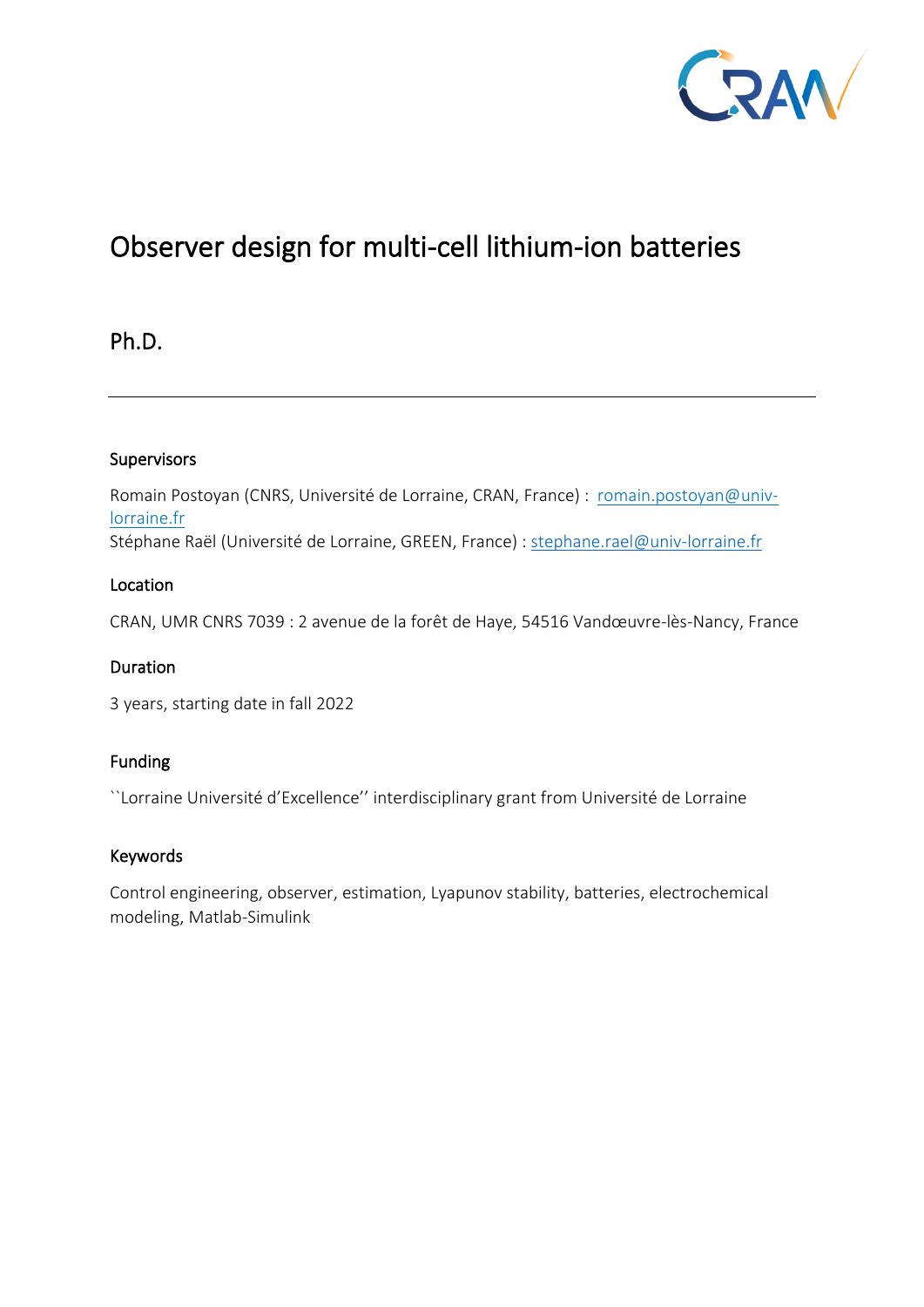

## Description

Electrochemical batteries are ubiquitous in our daily lives, whether in our computers or our cell phones. Among the different technologies available, lithium-ion batteries offer many advantages in terms of energy mass, power mass and low self-discharge. In addition, they do not have a memory effect. On the other hand, they require a management system (BMS) for safety reasons, but also to prevent premature aging.

The BMS plays a key role on the battery performance and lifespan. It requires for this purpose to have access to accurate data on the current state of the battery. The problem is that little information about the internal variables is directly accessible through measurements, typically the current, the voltage and possibly the temperature. To access the battery states (state of charge, state of health, functioning state), a mathematical model of the battery dynamics is usually developed, based on which an observer is designed to estimate the non-measurable internal variables. Different approaches have been developed for this purpose [1], in particular by CRAN and GREEN, whose main originality is to exploit local electrochemical models and then to build non-linear observers with convergence and robustness guarantees [2-4].

However, it appears that most of these approaches are dedicated to the state estimation of a single lithium-ion cell. However, in practice, batteries are most often composed of multiple cells associated in series and/or in parallel. For implementation reasons, single-cell approaches cannot simply be duplicated when many cells are interconnected. It is therefore necessary to develop estimation tools, that are easy to implement, adapted to multi-cell batteries and which generate guaranteed data.

The objective of this PhD thesis is to develop methodological tools with low computational requirements for the state estimation of multi-cell lithium-ion batteries. The results obtained will be validated in Matlab Simulink interfaced with dSPACE using experimental data.

#### References

[1] Y. Wang, J. Tian, Z. Sun, L. Wang, R. Xu, M. Li, Z. Chen. (2020). A comprehensive review of battery modeling and state estimation approaches for advanced battery management systems. *Renewable and Sustainable Energy Reviews*, *131*, 110015.

[2] P.G. Blondel, R. Postoyan, S. Raël, S. Benjamin, P. Desprez. (2018). Nonlinear circle-criterion observer design for an electrochemical battery model. *IEEE Transactions on Control Systems Technology*, *27*(2), 889-897.

[3] P.G. Blondel, R. Postoyan, S. Raël, S. Benjamin, P. Desprez. (2017). Observer design for an electrochemical model of lithium ion batteries based on a polytopic approach. *IFAC-PapersOnLine*, *50*(1), 8127-8132.

[4] E. Planté, R. Postoyan, S. Raël, Y. Jebroun, S. Benjamin, D. Monier Reyes, [Multiple active](https://www.google.com/url?q=https%3A%2F%2Fhal.archives-ouvertes.fr%2Fhal-03419660%2Fdocument&sa=D&sntz=1&usg=AFQjCNFaG8BHhEmiAa98w2oazGsTr5eoyw)  [material Lithium-ion batteries: finite-dimensional modeling and constrained state estimation,](https://www.google.com/url?q=https%3A%2F%2Fhal.archives-ouvertes.fr%2Fhal-03419660%2Fdocument&sa=D&sntz=1&usg=AFQjCNFaG8BHhEmiAa98w2oazGsTr5eoyw) 2021.